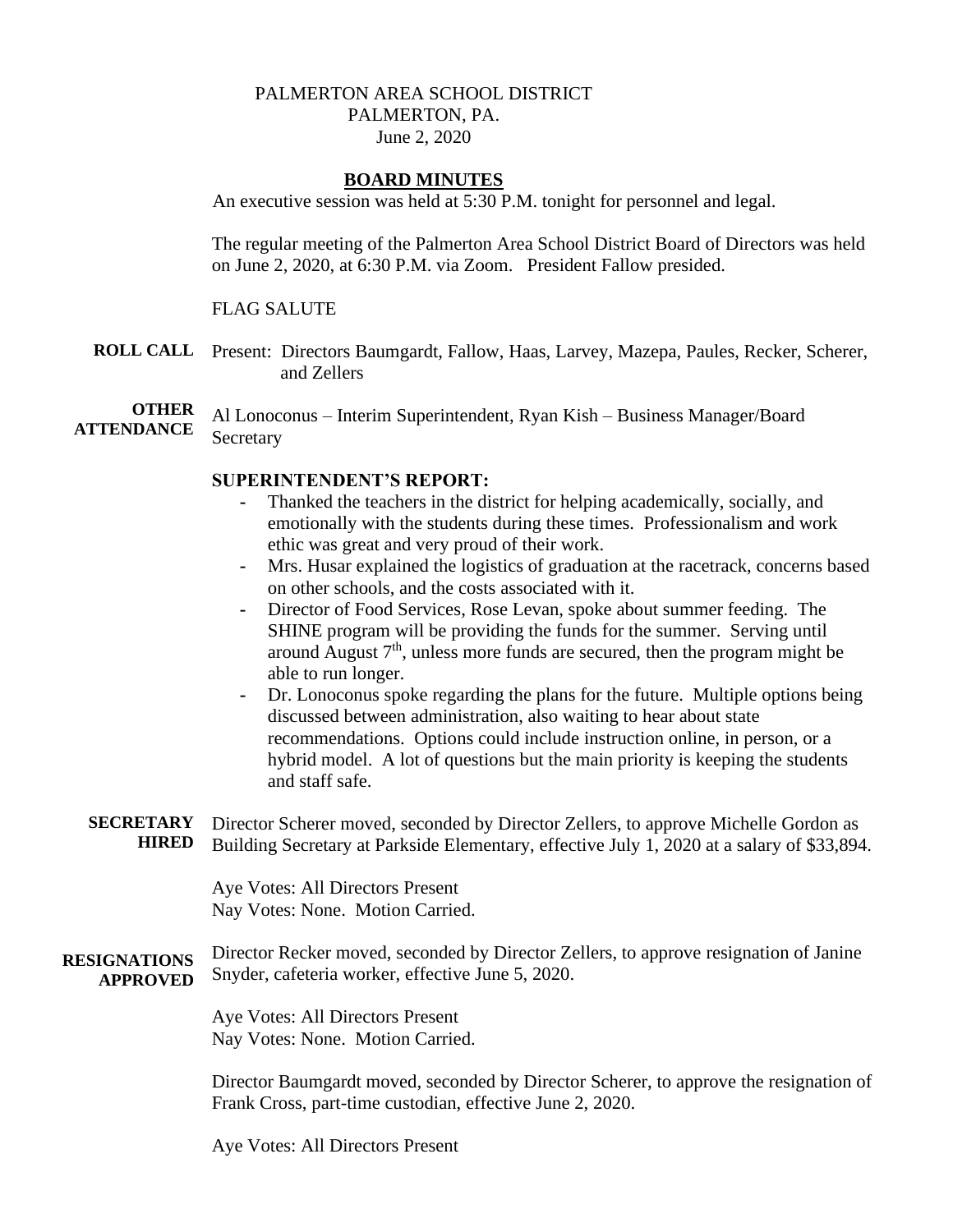Nay Votes: None. Motion Carried.

**MOU – SUMMER FEEDING PROGRAM** Director Haas moved, seconded by Director Larvey, to approve the Memorandum of Understanding between the Palmerton Area School District and the Palmerton Area Education Support Professionals regarding Summer Meal Service.

> Aye Votes: All Directors Present Nay Votes: None. Motion Carried.

**2 ND READING OF POLICIES** Director Baumgardt moved, seconded by Director Larvey, to approve the second reading of the following policies:

> Policy #001 - Name & Classification Policy #003 - Functions Policy #011 - Board Governance Policy #618 - Student Activity Funds Policy #622 - GASB Statement 34 Policy #917 - Parental/Family Involvement

Aye Votes: All Directors Present Nay Votes: None. Motion Carried.

- **1 ST READING OF POLICIES** Director Scherer moved, seconded by Director Recker, to approve the first reading of the following policies:
	- Policy #202 Eligibility of Nonresident Students Policy #204.1 – Dual Enrollment Policy #205 – Postgraduate Students Policy #206 – Assignment Within District Policy #207 – Confidential Communications of Students Policy #218.2 – Terroristic Threats Policy #223 – Use of Motor Vehicles Policy #225 – Students and the Police Policy #234 – Married and/or Pregnant Students

Aye Votes: All Directors Present Nay Votes: None. Motion Carried.

# **FOR THE GOOD OF THE ORDER:**

Director Larvey – discussed involving CCTI students in the Palmerton graduation. Mrs. Husar commented that the invitation to CCTI students was extended based on the fact they weren't having their own ceremony. Director Fallow stated that CCTI will now have a virtual ceremony and be invited to go to CCTI and walk around building for diploma. The board discussed and decided to keep the invitation open to all CCTI who want to attend the Palmerton graduation.

**ADJOURNMENT** Director Larvey moved, seconded by Director Mazepa, that the Board of Directors of the Palmerton Area School District adjourn the meeting at 7:27 P.M.

> Aye Votes: All Directors Present Nay Votes: None. Motion Carries

> > Respectfully submitted,